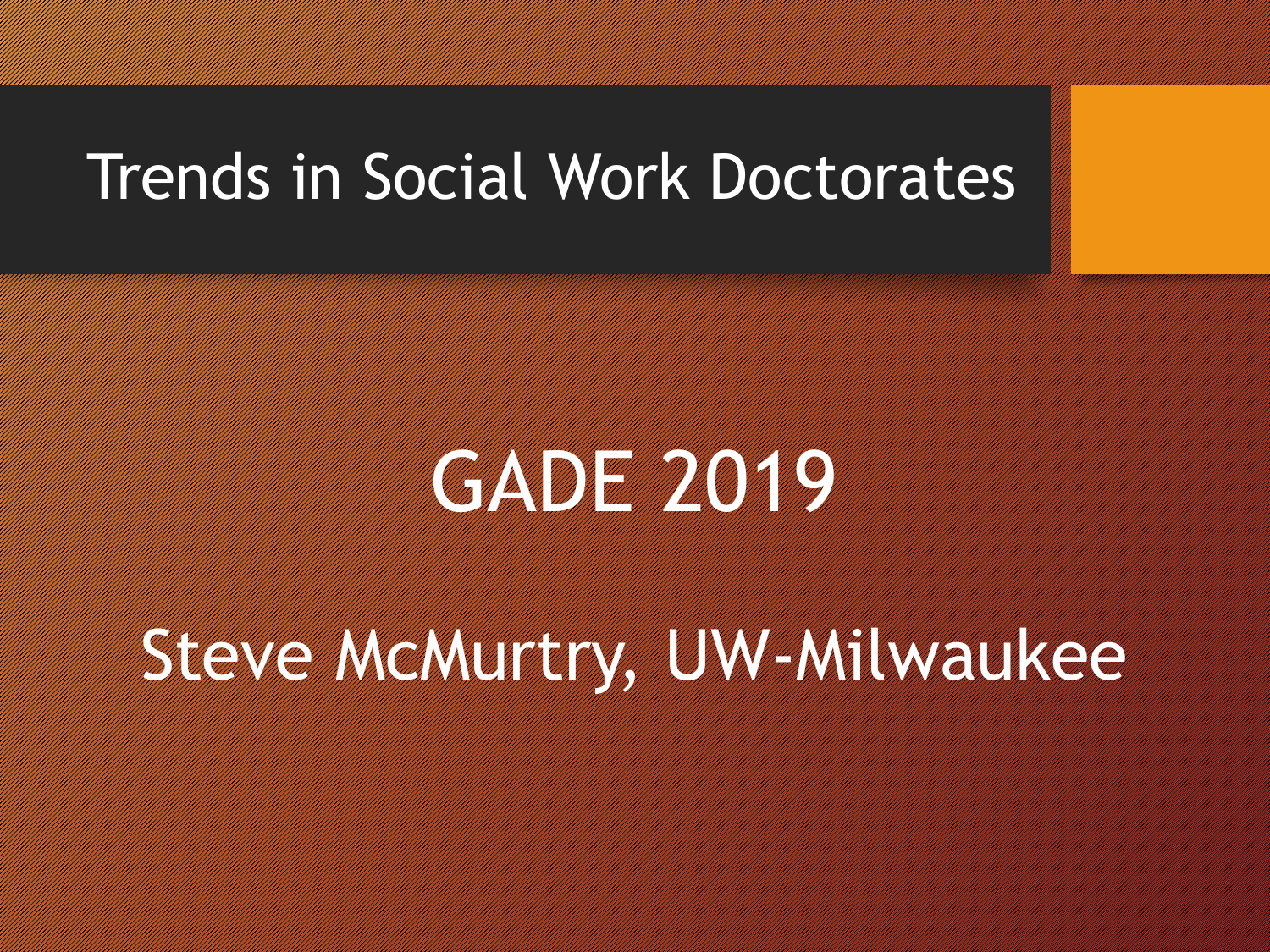### Patterns Across Disciplines and Degree Levels

- To understand trends in social work doctorates, data on graduates were collected from CSWE and the accrediting bodies in nursing, psychology, and public health.
- To add further perspective, data were also collected regarding bachelors and masters graduates as well as doctoral graduates.
- At present, the most recent data on which all four fields can be compared is from 2014-15.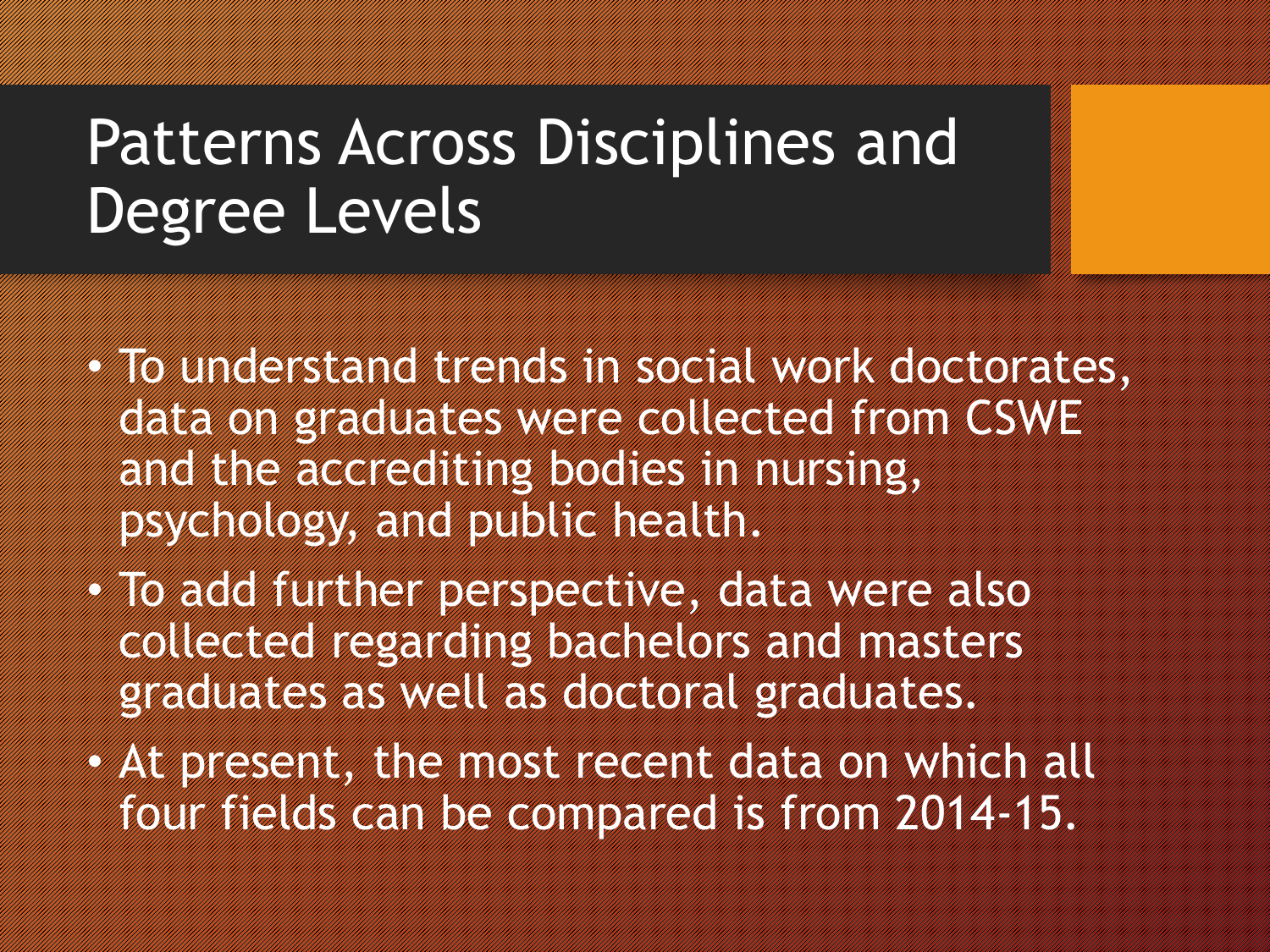### Bachelors Graduates

#### **Trends in Bachelors Graduates by Discipline**

|                      | 2005-06 | 2014-15 | % Change |
|----------------------|---------|---------|----------|
| <b>Nursing</b>       | 43550   | 122017  | 180      |
| Psychology           | 88155   | 117557  | 33       |
| <b>Public Health</b> | $3060*$ | 6144    | 99       |
| <b>Social Work</b>   | 12845   | 19596   | 53       |

\*2012-13 data; earlier information not available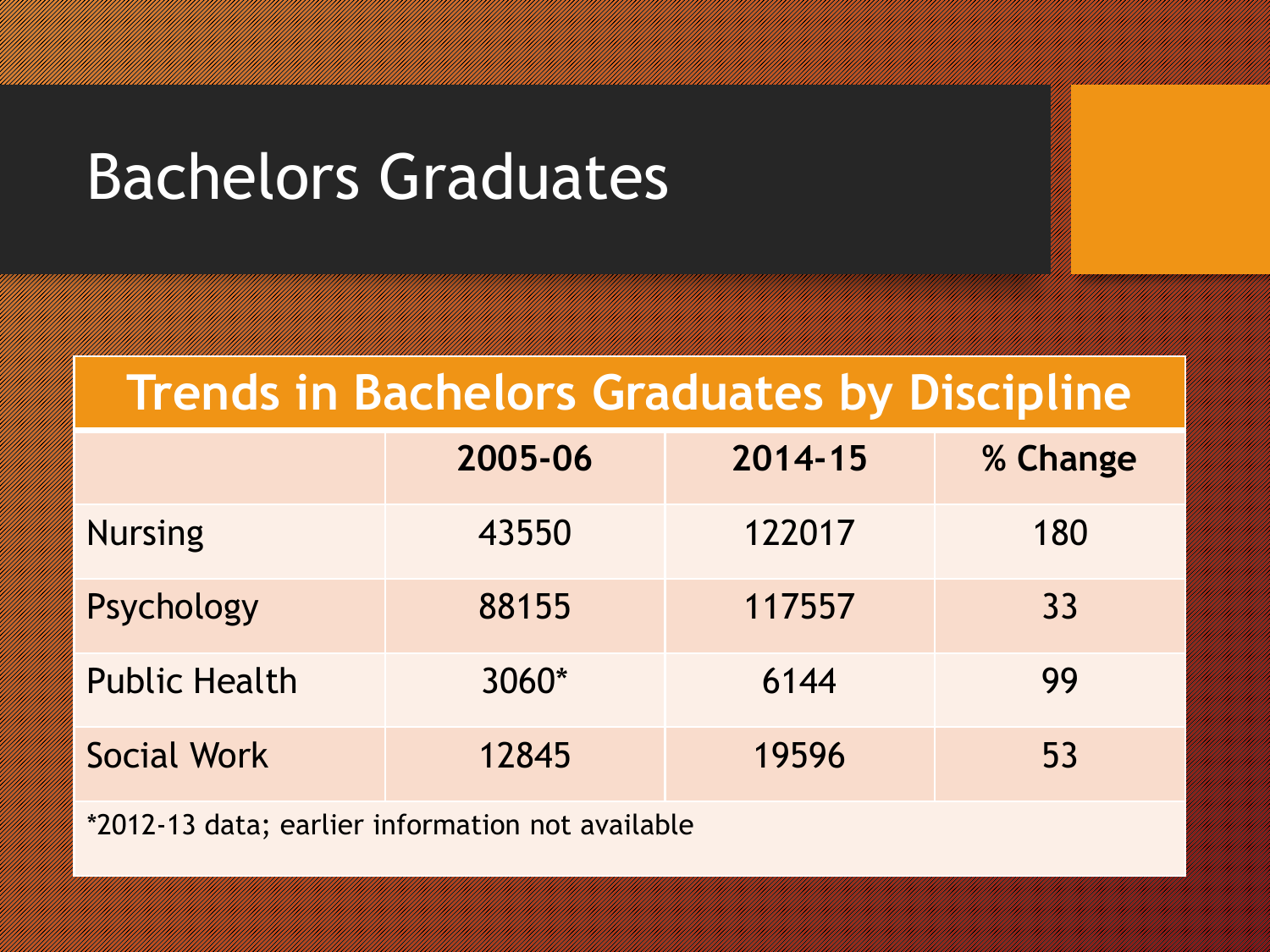### Masters Graduates

#### **Trends in Masters Graduates by Discipline**

|                      | 2005-06 | 2014-15 | % Change |
|----------------------|---------|---------|----------|
| <b>Nursing</b>       | 12099   | 36582   | 202      |
| Psychology           | 19770   | 26773   | 35       |
| <b>Public Health</b> | 5883    | 11390   | 94       |
| Social Work          | 17029   | 25883   | 50       |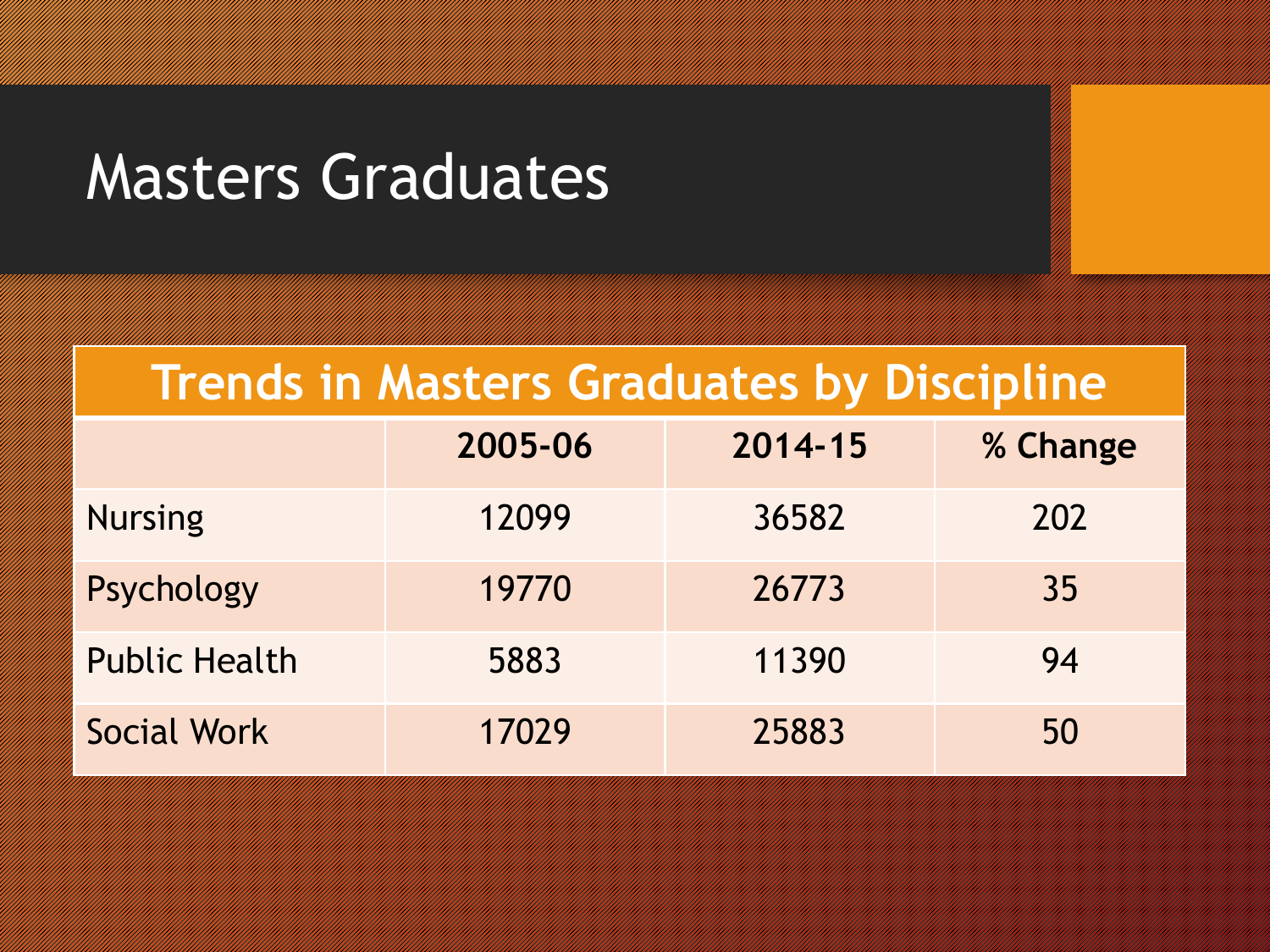### Doctoral Graduates

#### **Trends in Doctoral Graduates by Discipline**

|                      | <b>Research Doctorate</b> |         |          | <b>Practice Doctorate</b> |         |           |
|----------------------|---------------------------|---------|----------|---------------------------|---------|-----------|
|                      | 2005-06                   | 2014-15 | % Change | 2005-06                   | 2014-15 | % Change  |
| <b>Nursing</b>       | 437                       | 709     | 62       | 74                        | 4100    | 5441      |
| Psychology           | 4346                      | 5226    | 20       | 1358                      | 1515    | 12        |
| <b>Public Health</b> | 574                       | 1066    | 86       | 129                       | 191     | 48        |
| Social Work          | 332                       | 300     | $-10$    | $\Omega$                  | 58      | <b>NA</b> |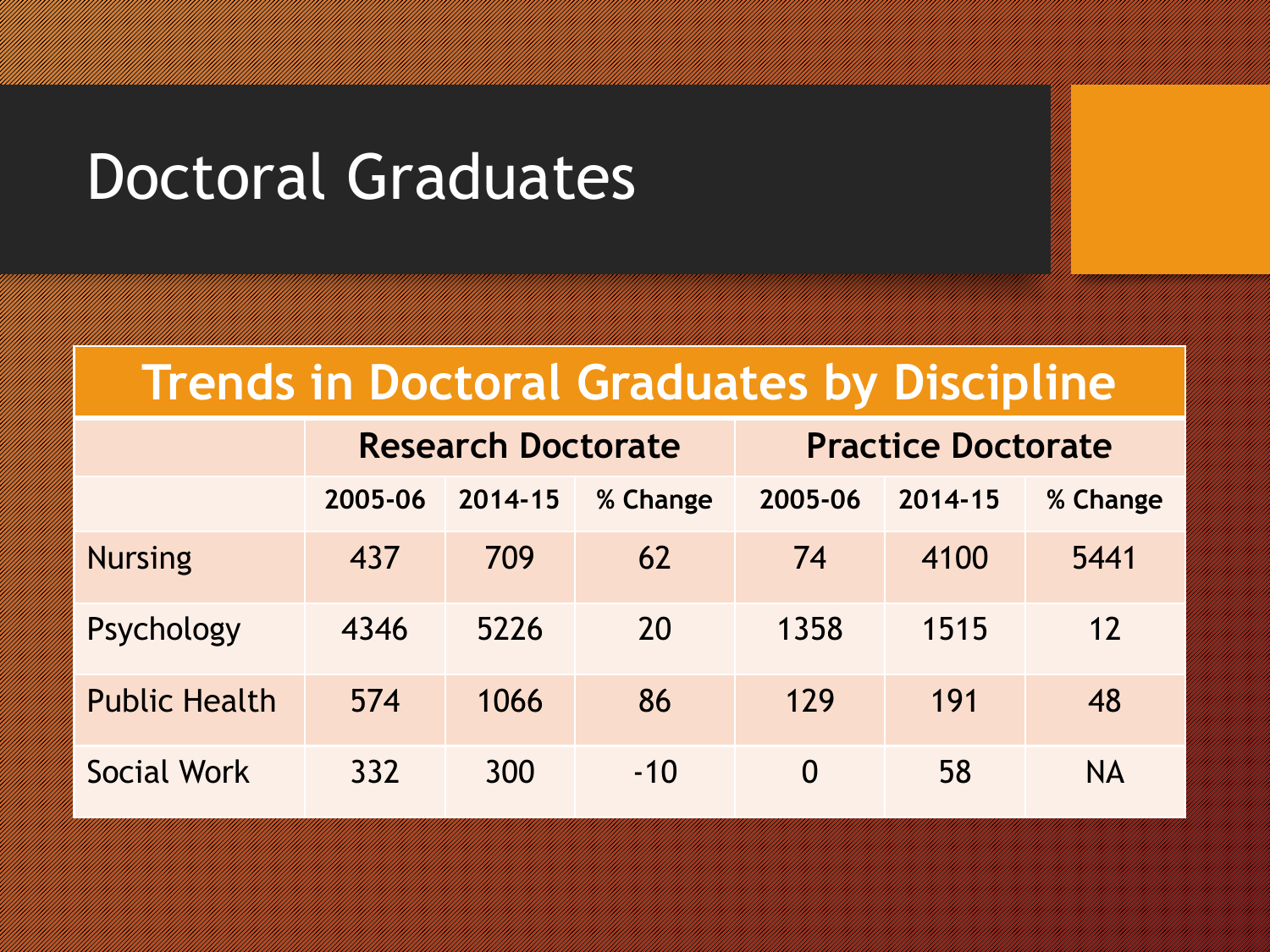### Implications – The Good News

- In 2016-17, more than 1000 DSW students were enrolled in the 12 DSW programs that reported.
- In just three years total doctoral enrollment in social work grew from 2544 to 3204.
- This net gain of almost 700 students occurred despite a slight drop in the number of PhD en toute and
- The advent of DSW programs is making doctoral education available to many more social workers.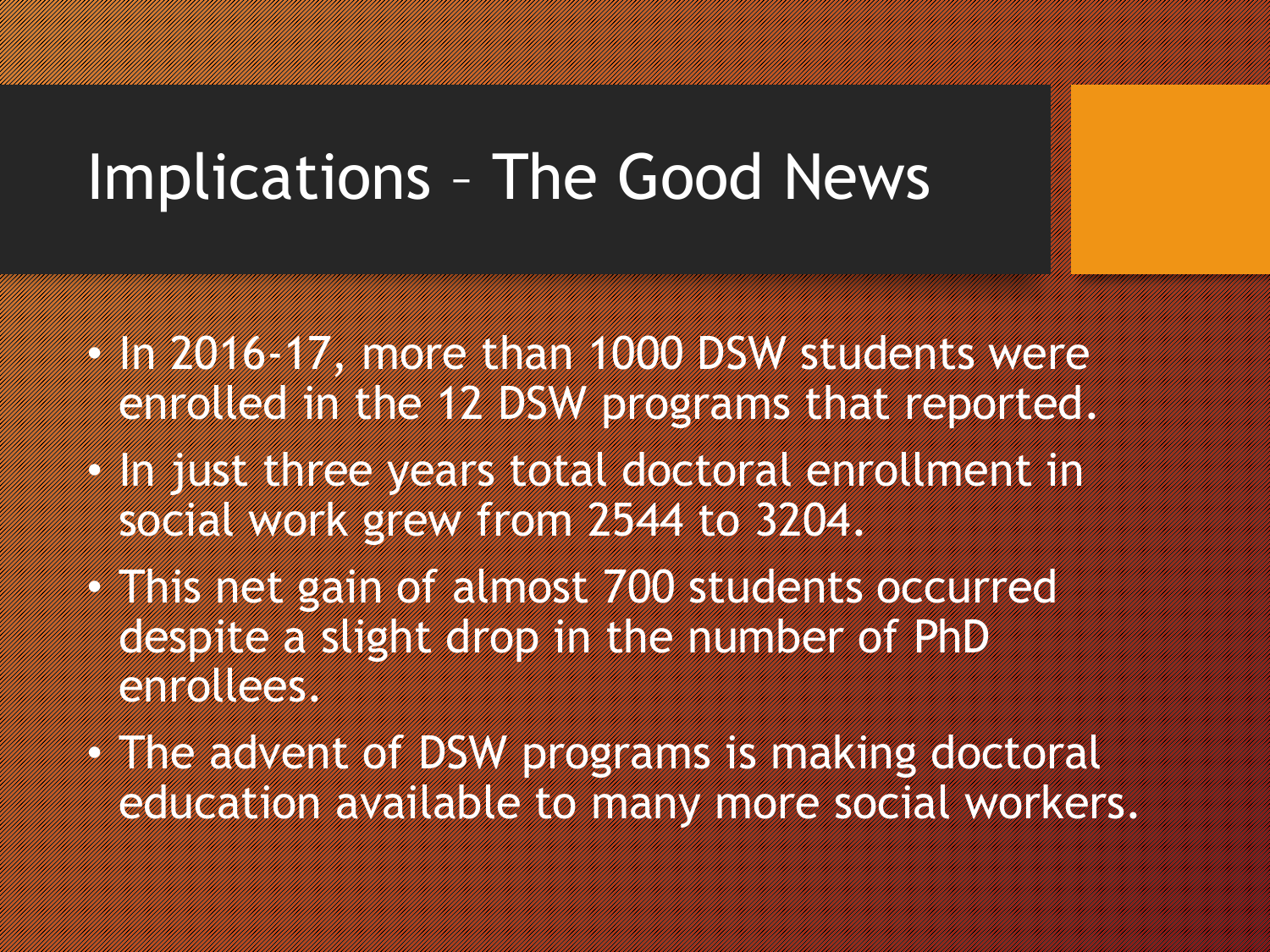## Implications – The Bad News

- Social work attracts far fewer masters graduates into doctoral education than other fields.
- For example, in 2014-15:
	- Public health graduated one doctoral student for every nine masters graduates.
	- Nursing's ratio was one for every eight.
	- Psychology's was one for every four.
	- Social work's was one for every 72.
- **Finish's despite the fact that social work has more** research doctorate programs per enrolled student than any of the other fields.